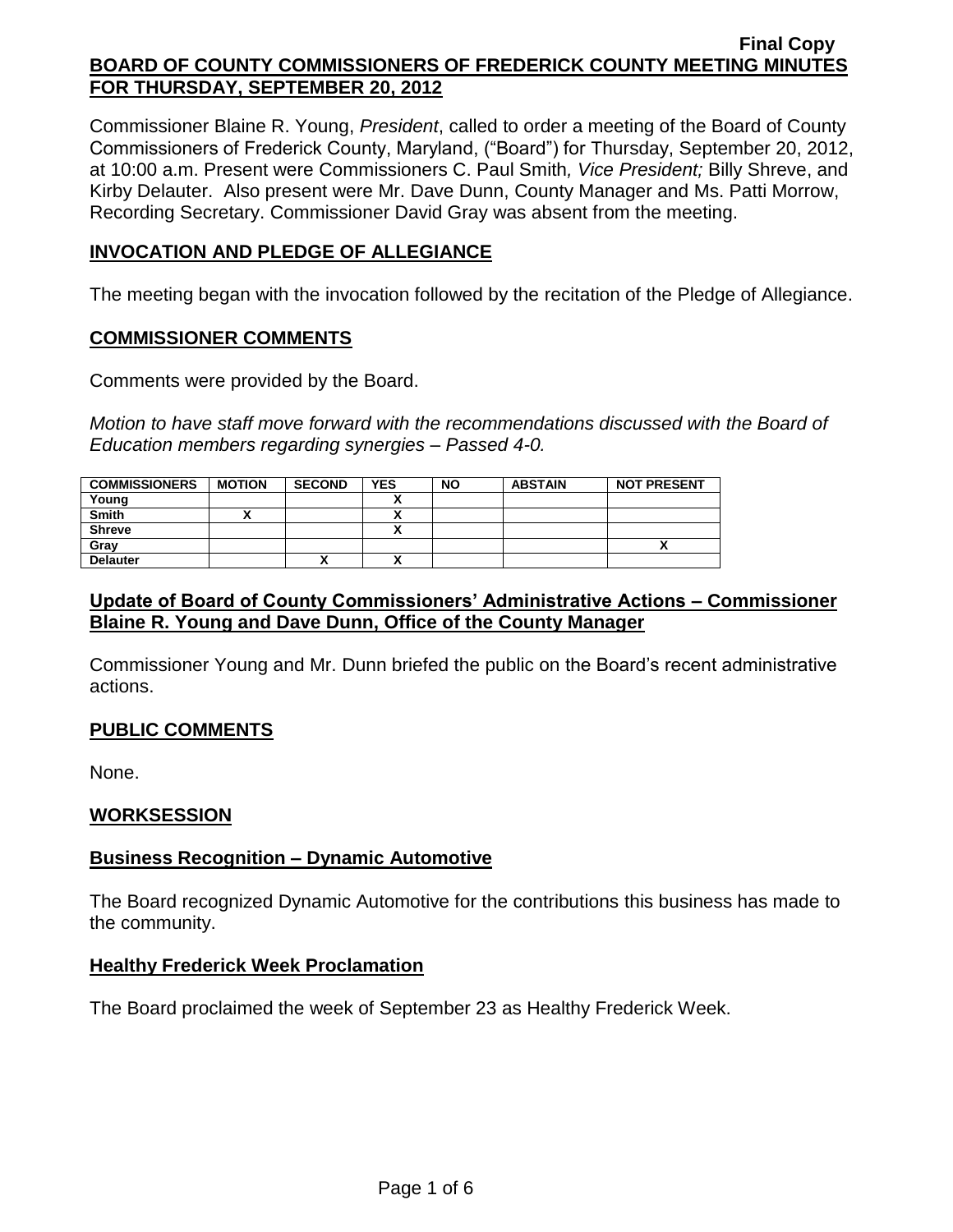## **CONSENT AGENDA**

The following items were presented on the agenda:

- Purchasing Memo #13-037 Bid #13-CP-02, Miscellaneous Bridge Painting Award to: Ionian Painting Company Award amount: \$73,000.00
- #BT-12-201, Accounting, Finance Division
- Senior Center Operating Fund Grant Application
- FFY 2012 State Homeland Security Program Award, Subawards to Sheriff's Office, Frederick Police, and City of Brunswick **and** Associated Budget Transfers
- FY 2012 State Aid for Police Protection Fund Application

*Motion to approve the consent agenda as presented – Passed 4-0.*

| <b>COMMISSIONERS</b> | <b>MOTION</b> | <b>SECOND</b> | <b>YES</b>   | <b>NO</b> | <b>ABSTAIN</b> | <b>NOT PRESENT</b> |
|----------------------|---------------|---------------|--------------|-----------|----------------|--------------------|
| Young                |               |               |              |           |                |                    |
| <b>Smith</b>         |               | "             |              |           |                |                    |
| <b>Shreve</b>        |               |               | $\mathbf{v}$ |           |                |                    |
| Grav                 |               |               |              |           |                |                    |
| <b>Delauter</b>      |               |               |              |           |                |                    |

# **PUBLIC HEARING**

## **Petition to Close English Muffin Court – Dave Olney, Public Works Division**

A public hearing was held, as duly advertised, on a petition to close English Muffin Court.

Mr. Olney and Mr. Robert Chen, Public Works Division, presented the request from Mr. Rand Weinberg, Esquire, on behalf of his client, Wellington III, LLC. The petition requested that the county close English Muffin Court and convey the abandonment area to the adjacent property owners.

*Motion to grant the petition as presented by staff – Passed 4-0.*

| <b>COMMISSIONERS</b> | <b>MOTION</b> | <b>SECOND</b> | <b>YES</b> | <b>NO</b> | <b>ABSTAIN</b> | <b>NOT PRESENT</b> |
|----------------------|---------------|---------------|------------|-----------|----------------|--------------------|
| Young                |               |               |            |           |                |                    |
| <b>Smith</b>         |               |               |            |           |                |                    |
| <b>Shreve</b>        |               |               |            |           |                |                    |
| Gray                 |               |               |            |           |                |                    |
| <b>Delauter</b>      |               | ,,            |            |           |                |                    |

(A copy of the approved/adopted ordinance can be obtained in the County Manager's Office or from the county's website, [www.FrederickCountyMD.gov.](http://www.frederickcountymd.gov/))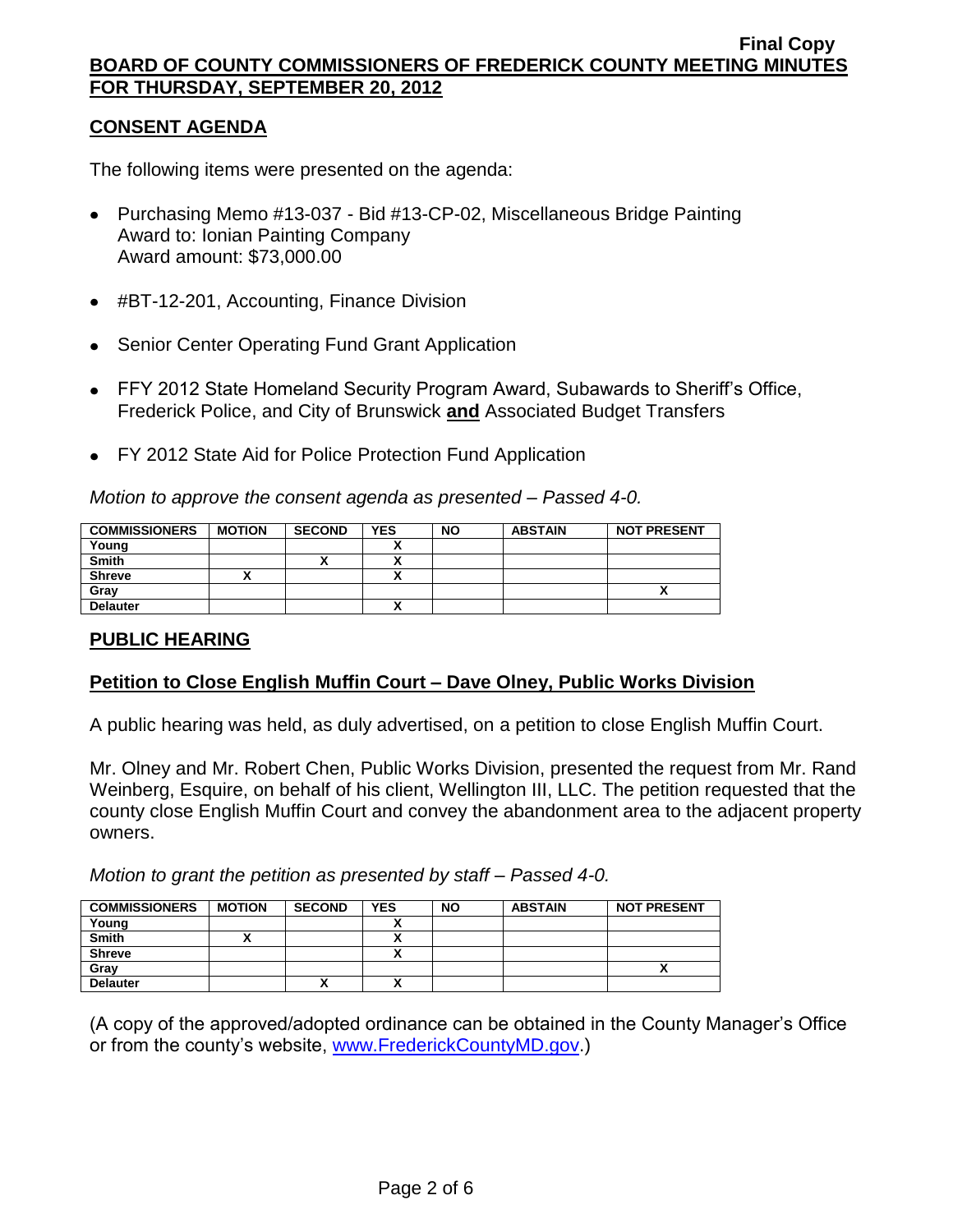### **WORKSESSION**

### **Business Updates – Helen Riddle, Community Development Division**

Ms. Riddle updated the Board on business in Frederick County.

### **School Bus Radio Discussion – Lori Depies, Finance Division and Leslie Pellegrino, Frederick County Public Schools**

Dr. Theresa Alban, Ms. Leslie Pellegrino and Mr. Fred Punturiero, Frederick County Public Schools, participated in the discussion.

*Motion to allocate in FY 2014 a one-time technology funding of \$1.6 million – Passed 3-1.*

| <b>COMMISSIONERS</b> | <b>MOTION</b> | <b>SECOND</b> | <b>YES</b> | <b>NO</b> | <b>ABSTAIN</b> | <b>NOT PRESENT</b> |
|----------------------|---------------|---------------|------------|-----------|----------------|--------------------|
| Young                |               |               |            |           |                |                    |
| <b>Smith</b>         |               |               |            |           |                |                    |
| <b>Shreve</b>        |               | ,,            |            |           |                |                    |
| Grav                 |               |               |            |           |                |                    |
| <b>Delauter</b>      |               |               |            |           |                |                    |

## **Admissions and Amusement Tax Rate– Lori Depies, Finance Division**

Ms. Depies presented the request to reduce the current rate of several categories of the county's admissions and amusement tax from 5% to 0%.

*Motion to take through the public review process - Passed 4-0.*

| <b>COMMISSIONERS</b> | <b>MOTION</b> | <b>SECOND</b> | <b>YES</b> | <b>NO</b> | <b>ABSTAIN</b> | <b>NOT PRESENT</b> |
|----------------------|---------------|---------------|------------|-----------|----------------|--------------------|
| Young                |               |               |            |           |                |                    |
| <b>Smith</b>         |               |               |            |           |                |                    |
| <b>Shreve</b>        |               |               | v          |           |                |                    |
| Gray                 |               |               |            |           |                | Δ                  |
| <b>Delauter</b>      |               |               |            |           |                |                    |

## **Appointments/Reappointments to Boards/Commissions – Joyce Grossnickle, Office of the County Manager**

#### Adult Public Guardianship Review Board

No public comment was heard.

*Motion to reappoint Ms. Kathy Hutchens and Ms. Mary Lee Schumeyer to serve three-year terms to expire June 30, 2015 – Passed 4-0.*

| <b>COMMISSIONERS</b> | <b>MOTION</b> | <b>SECOND</b> | <b>YES</b> | <b>NO</b> | <b>ABSTAIN</b> | <b>NOT PRESENT</b> |
|----------------------|---------------|---------------|------------|-----------|----------------|--------------------|
| Young                |               |               |            |           |                |                    |
| <b>Smith</b>         |               |               | ,,         |           |                |                    |
| <b>Shreve</b>        |               |               | n          |           |                |                    |
| Grav                 |               |               |            |           |                | ,,                 |
| <b>Delauter</b>      |               | '             |            |           |                |                    |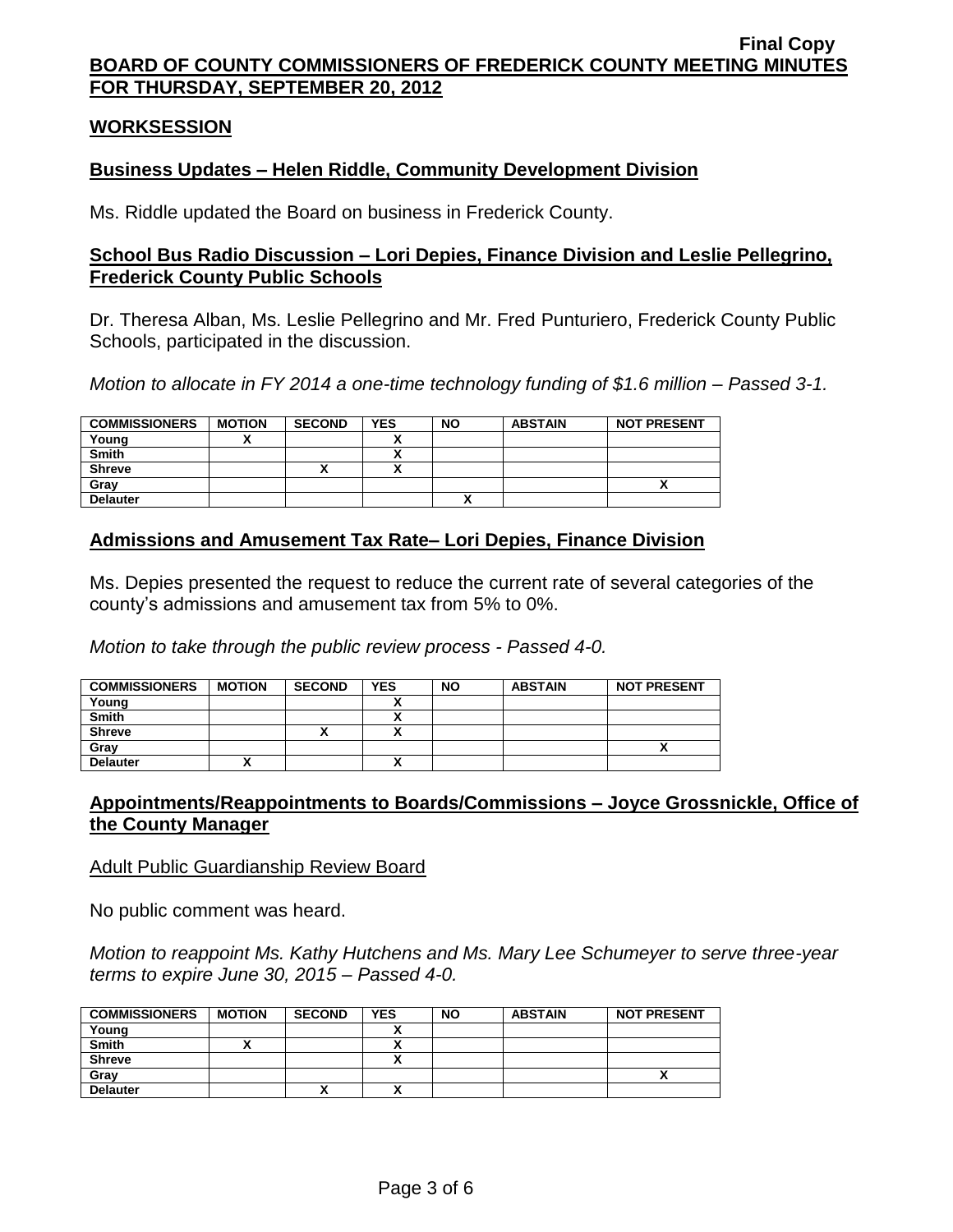Companion Animal Welfare Advisory Committee

No public comment was heard.

*Motion to reappoint Mr. John Abbott to serve a three year term to expire, June 30, 2015 – Passed 4-0.*

| <b>COMMISSIONERS</b> | <b>MOTION</b> | <b>SECOND</b> | <b>YES</b> | <b>NO</b> | <b>ABSTAIN</b> | <b>NOT PRESENT</b> |
|----------------------|---------------|---------------|------------|-----------|----------------|--------------------|
| Young                |               |               |            |           |                |                    |
| <b>Smith</b>         |               |               |            |           |                |                    |
| <b>Shreve</b>        |               |               |            |           |                |                    |
| Grav                 |               |               |            |           |                |                    |
| <b>Delauter</b>      |               | ↗             |            |           |                |                    |

Commission on Aging

No public comment was heard.

*Motion to appoint Ms. Hermine Bernstein to fill an unexpired term to expire December 31, 2012 and also appoint Ms. Bernstein to serve a full three-year term to take effect January 1, 2013, and to expire June 30, 2015 – Passed 4-0.*

| <b>COMMISSIONERS</b> | <b>MOTION</b> | <b>SECOND</b> | <b>YES</b>           | <b>NO</b> | <b>ABSTAIN</b> | <b>NOT PRESENT</b> |
|----------------------|---------------|---------------|----------------------|-----------|----------------|--------------------|
| Young                |               |               |                      |           |                |                    |
| <b>Smith</b>         |               |               |                      |           |                |                    |
| <b>Shreve</b>        |               |               | $\ddot{\phantom{0}}$ |           |                |                    |
| Grav                 |               |               |                      |           |                |                    |
| <b>Delauter</b>      |               |               | Δ                    |           |                |                    |

### **Review of Development Rights and Responsibilities Agreement (DRRA) for the Jefferson Technology Park (JTP) Mixed Use Development (12-02) – Eric Soter, Community Development Division**

Mr. Soter and Ms. Kathy Mitchell, Office of the County Attorney, presented the request for a DRRA for the JTP.

*Motion to take the DRRA through the public review process – Passed 3-0-1.*

| <b>COMMISSIONERS</b> | <b>MOTION</b> | <b>SECOND</b> | <b>YES</b> | <b>NO</b> | <b>ABSTAIN</b> | <b>NOT PRESENT</b> |
|----------------------|---------------|---------------|------------|-----------|----------------|--------------------|
| Young                |               |               |            |           |                |                    |
| <b>Smith</b>         |               |               |            |           |                |                    |
| <b>Shreve</b>        |               |               |            |           |                |                    |
| Grav                 |               |               |            |           |                |                    |
| <b>Delauter</b>      |               |               | ~          |           |                |                    |

## **AGENDA BRIEFING**

Commissioner Young noted the Board would hold a public hearing on Thursday, September 27 at 10:00 a.m. on the FY 2013 Maryland Agriculture Land Preservation Fund (MALPF) Applications and on the Subdivision Regulations Text Amendment #ST-12-01, Proposed Changes to Chapter 1-16 of the Frederick County Code.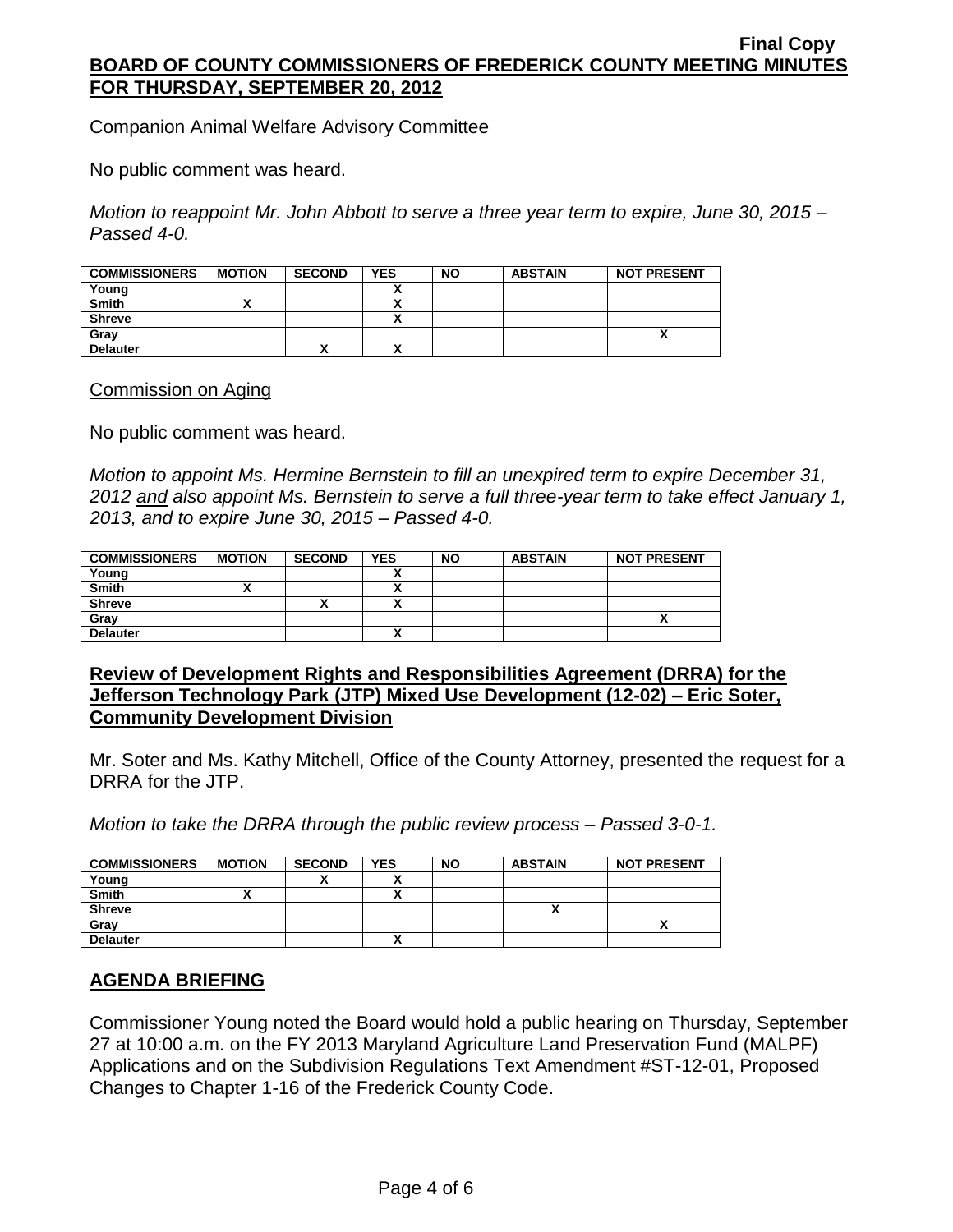### **ADMINISTRATIVE BUSINESS**

### **Approval of Board of County Commissioners' Meeting Minutes**

The minutes for June 14, June 19, and June 21, 2012, were approved by unanimous consent.

### **Bid Award - Purchasing Memo #13-038, Bid #12-39, Vehicle Preventative Maintenance Pilot Program – Bruce Johnson, Finance Division**

Ms. Diane George, Finance Division, and Mr. Pat Hannah, Public Works Division, presented the bid award.

*Motion to approve Purchasing Memo #13-038 as presented – Passed 4-0.*

| <b>COMMISSIONERS</b> | <b>MOTION</b> | <b>SECOND</b> | <b>YES</b> | <b>NO</b> | <b>ABSTAIN</b> | <b>NOT PRESENT</b> |
|----------------------|---------------|---------------|------------|-----------|----------------|--------------------|
| Young                |               |               |            |           |                |                    |
| <b>Smith</b>         |               |               | ,,         |           |                |                    |
| <b>Shreve</b>        |               |               | ,,         |           |                |                    |
| Grav                 |               |               |            |           |                |                    |
| <b>Delauter</b>      |               |               | 灬          |           |                |                    |

## **FY 2014 – FY 2019 Capital Improvements Program (CIP) Calendar, Policies and Direction – Kelly Weaver, Finance Division**

Ms. Weaver reviewed the CIP calendar, policies and proposed construction cost adjustment factors with the Board.

Mr. John Mathias, County Attorney and Mr. Eric Soter, Community Development Division, commented on the issues.

*Motion to ratify the FY 2014-2019 CIP calendar, CIP policies, and the proposed construction cost adjustment factors to be utilized in the development of CIP project requests – Passed 4-0.*

| <b>COMMISSIONERS</b> | <b>MOTION</b> | <b>SECOND</b> | <b>YES</b> | <b>NO</b> | <b>ABSTAIN</b> | <b>NOT PRESENT</b> |
|----------------------|---------------|---------------|------------|-----------|----------------|--------------------|
| Young                |               |               |            |           |                |                    |
| Smith                |               |               |            |           |                |                    |
| <b>Shreve</b>        |               |               |            |           |                |                    |
| Gray                 |               |               |            |           |                |                    |
| <b>Delauter</b>      |               |               | ^          |           |                |                    |

## **FY 2014 Operating Budget Calendar and Preliminary Budget Direction – Regina Howell, Finance Division**

Ms. Howell reviewed the major changes to the calendar and presented items for the Board to consider and perhaps include in the base budget.

*Motion to approve the budget calendar and preliminary budget direction with amendments to #7 in the staff report and the inclusion of the funding for gypsy moth suppression – Passed 4-0.*